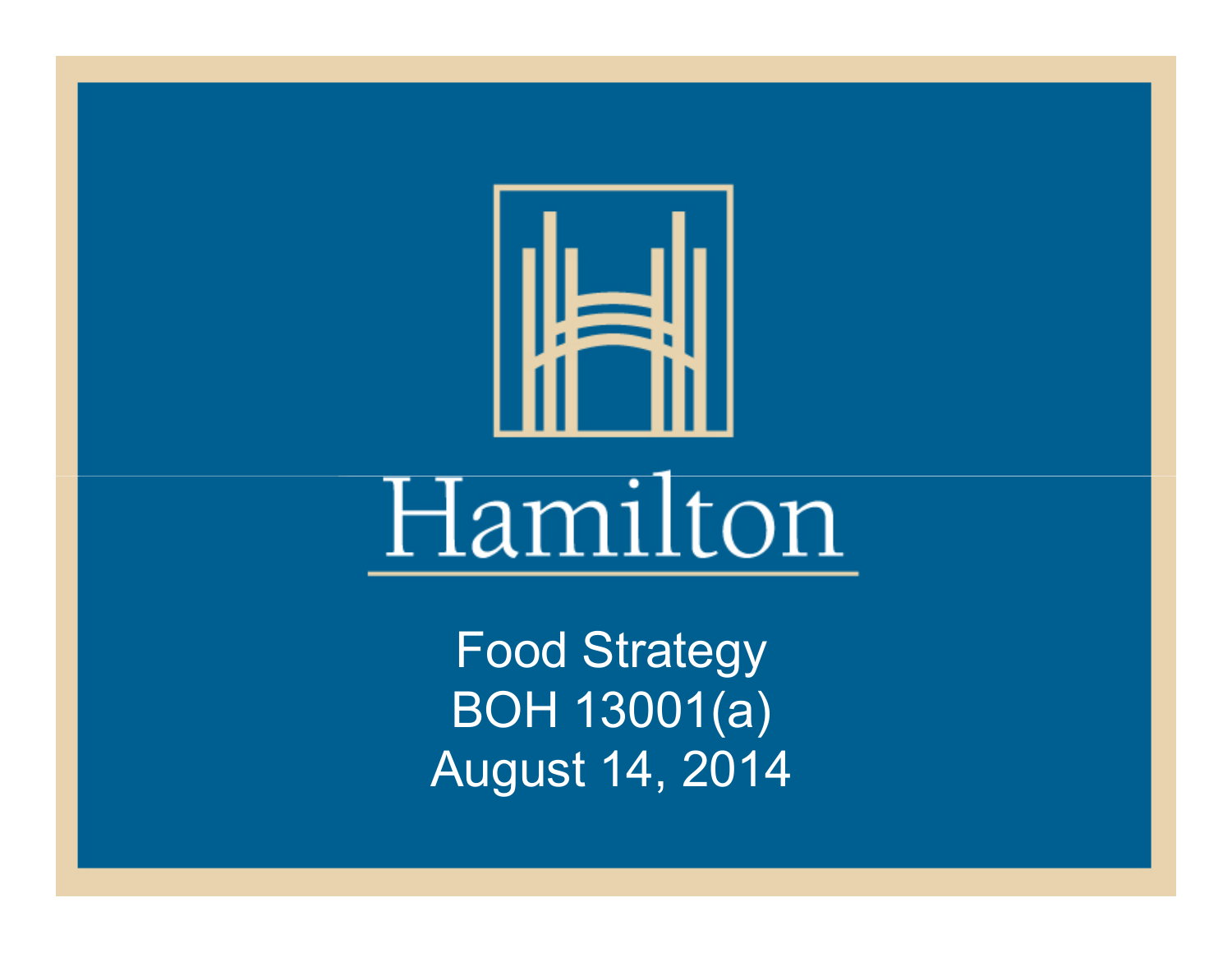# **Outline**

- •Why a Food Strategy?
- •Food Strategy framework
- •What are we currently doing?
- •What should we be doing?
- •Next Steps: Community Engagement

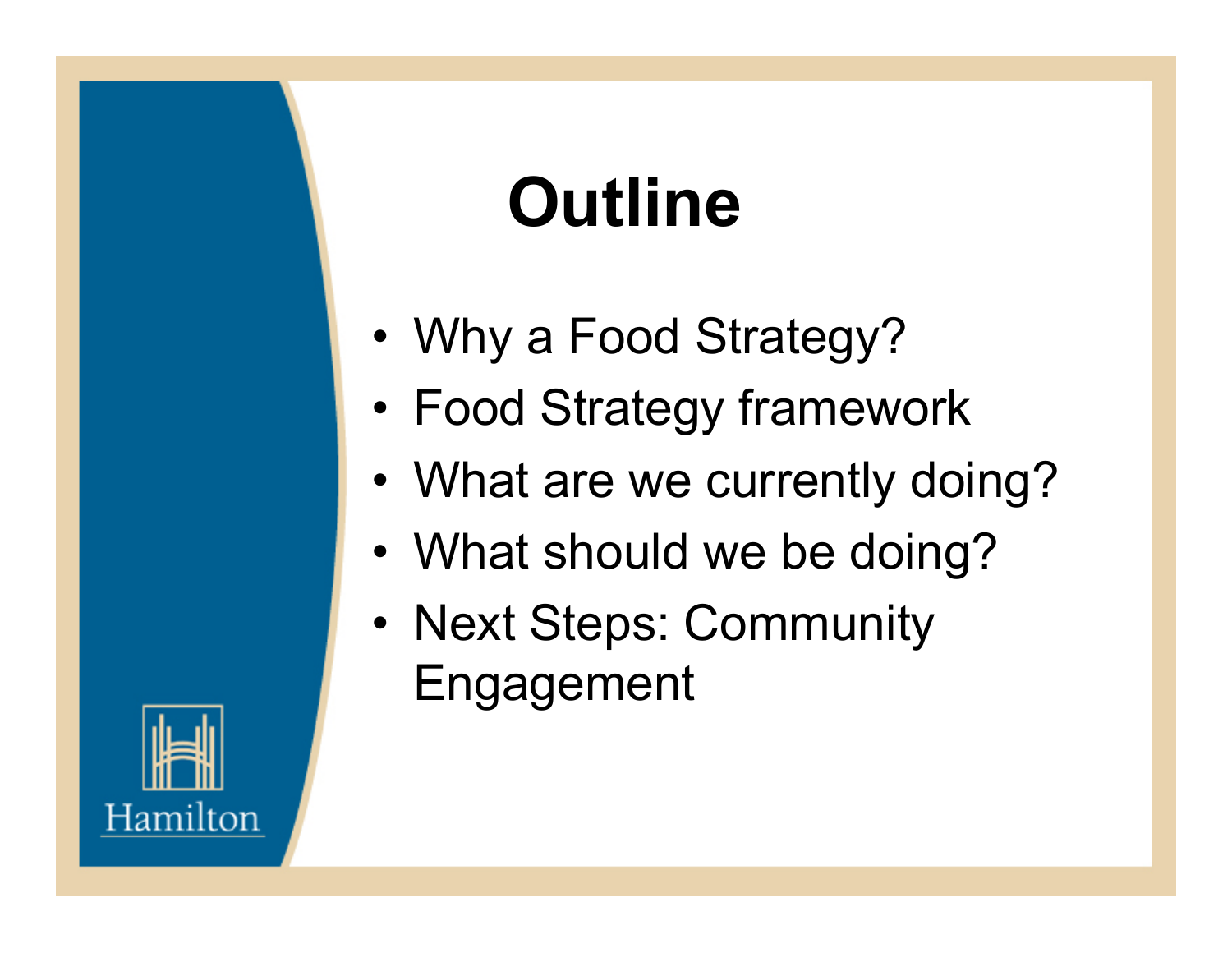# **Why a Food Strategy?**

- Motion to GIC, August 2012
	- Guide decision-making by<br>Council for City dellare allo Council for City dollars allocated to food initiatives and projects
- Supports
	- –Healthy Community Strategic **Priority**
	- Neighbourhood action plans
	- Childhood obesity strategy

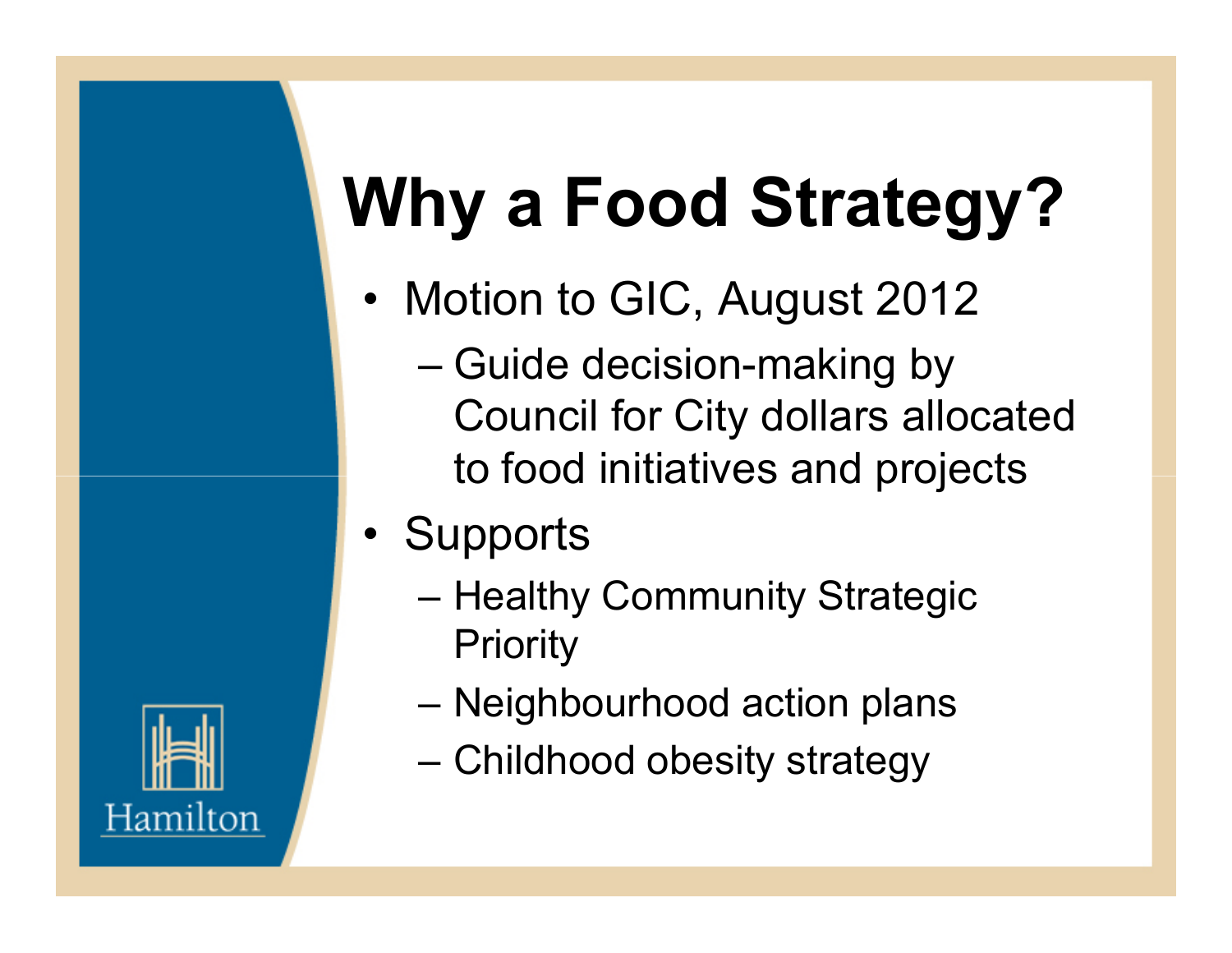# **Why a Food Strategy?**

A 10 year plan to set direction

• to allocate resources in order to achieve the proposed vision, principles, and goals

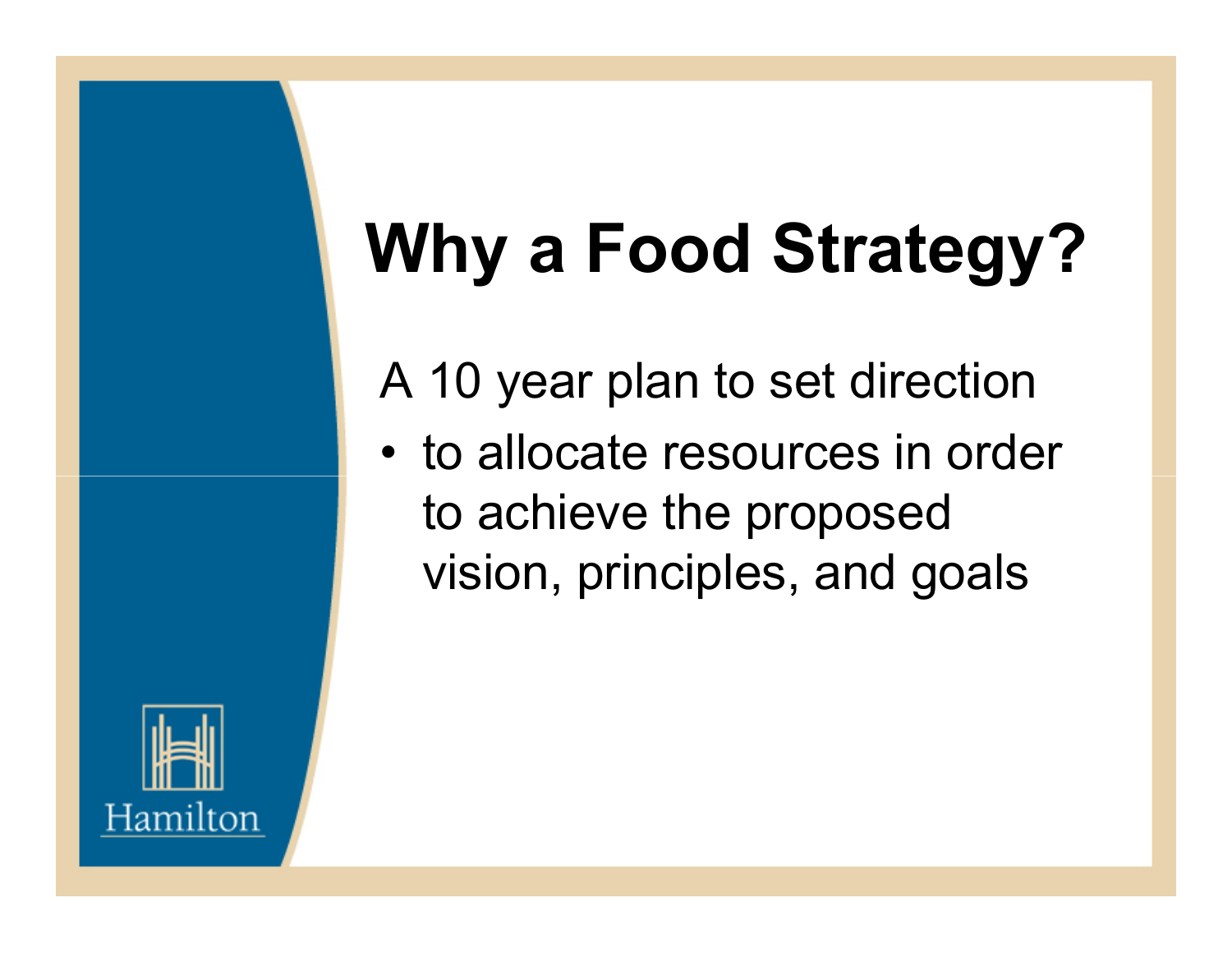## **Methods**

- Review of other food strategies
- $\bullet$  Focus on Canadian examples similar social, political, environmental, and economic context
- Internal environmental scan



• Proposed vision, principles, and goals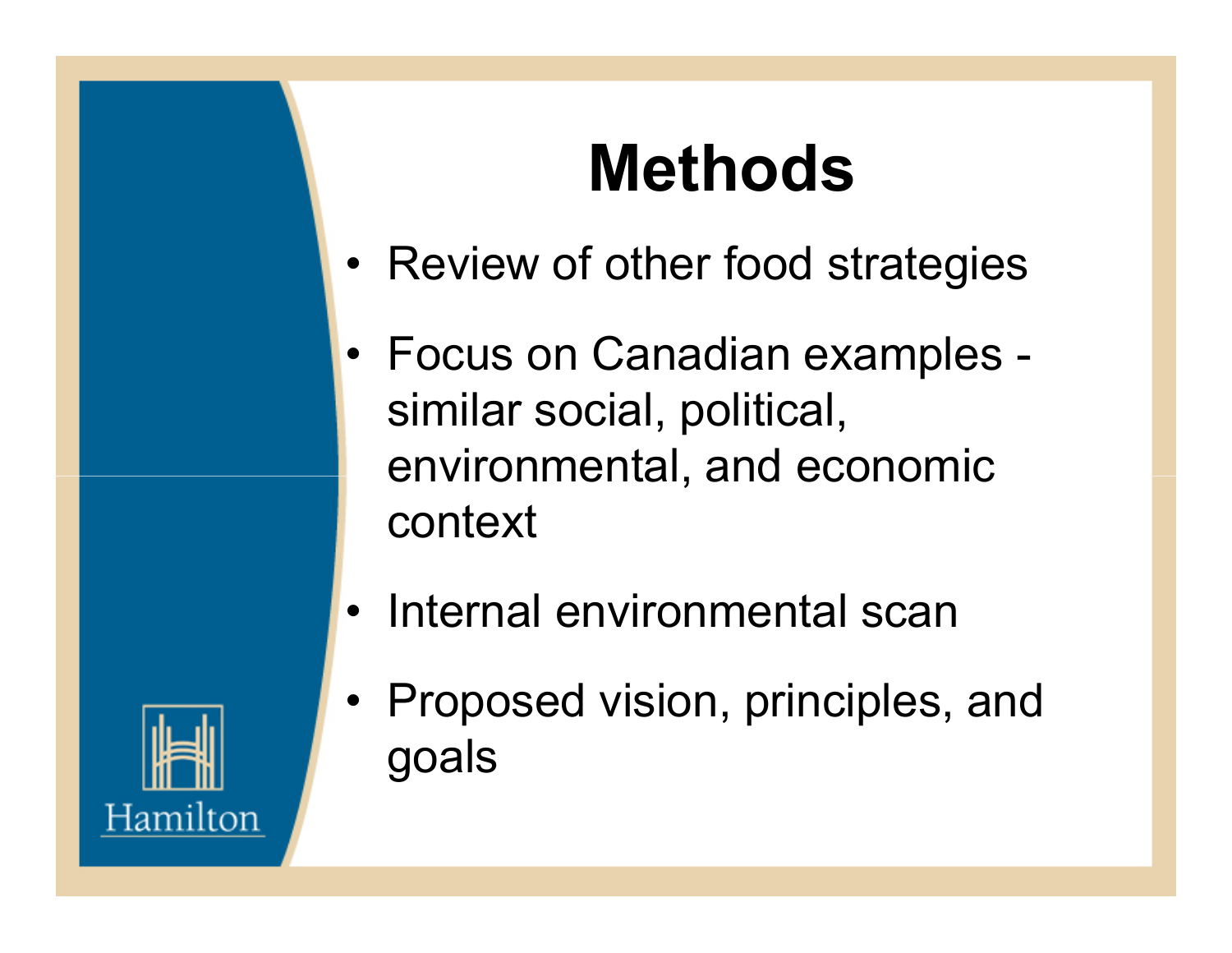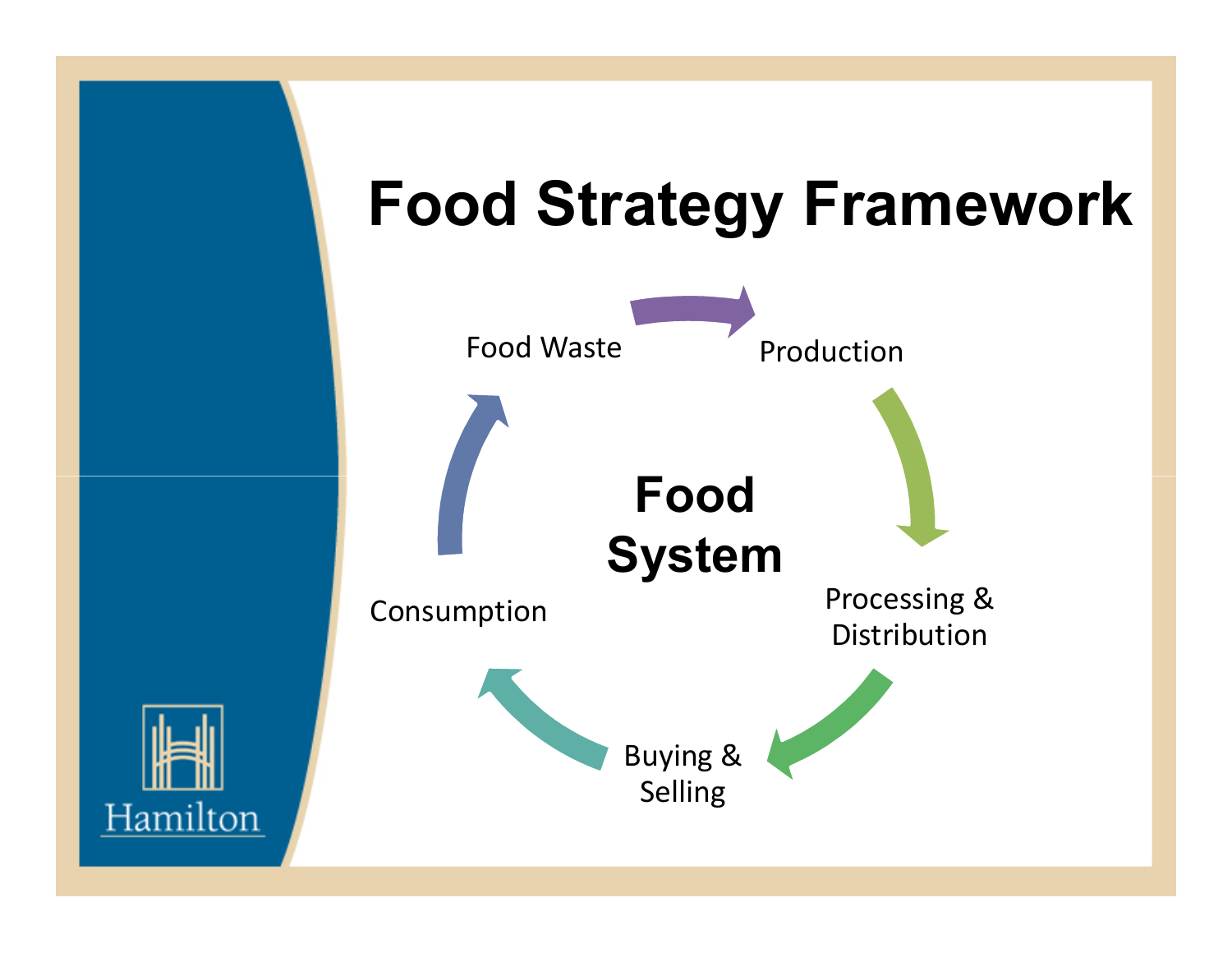# **Food System Framework**

- • Integrates full spectrum of food issues within a single framework
- •Aligns food within broad sustainability goals
- •Identifies gaps and prioritizes actions



•Operates at site-specific, neighbourhood, and city-wide scales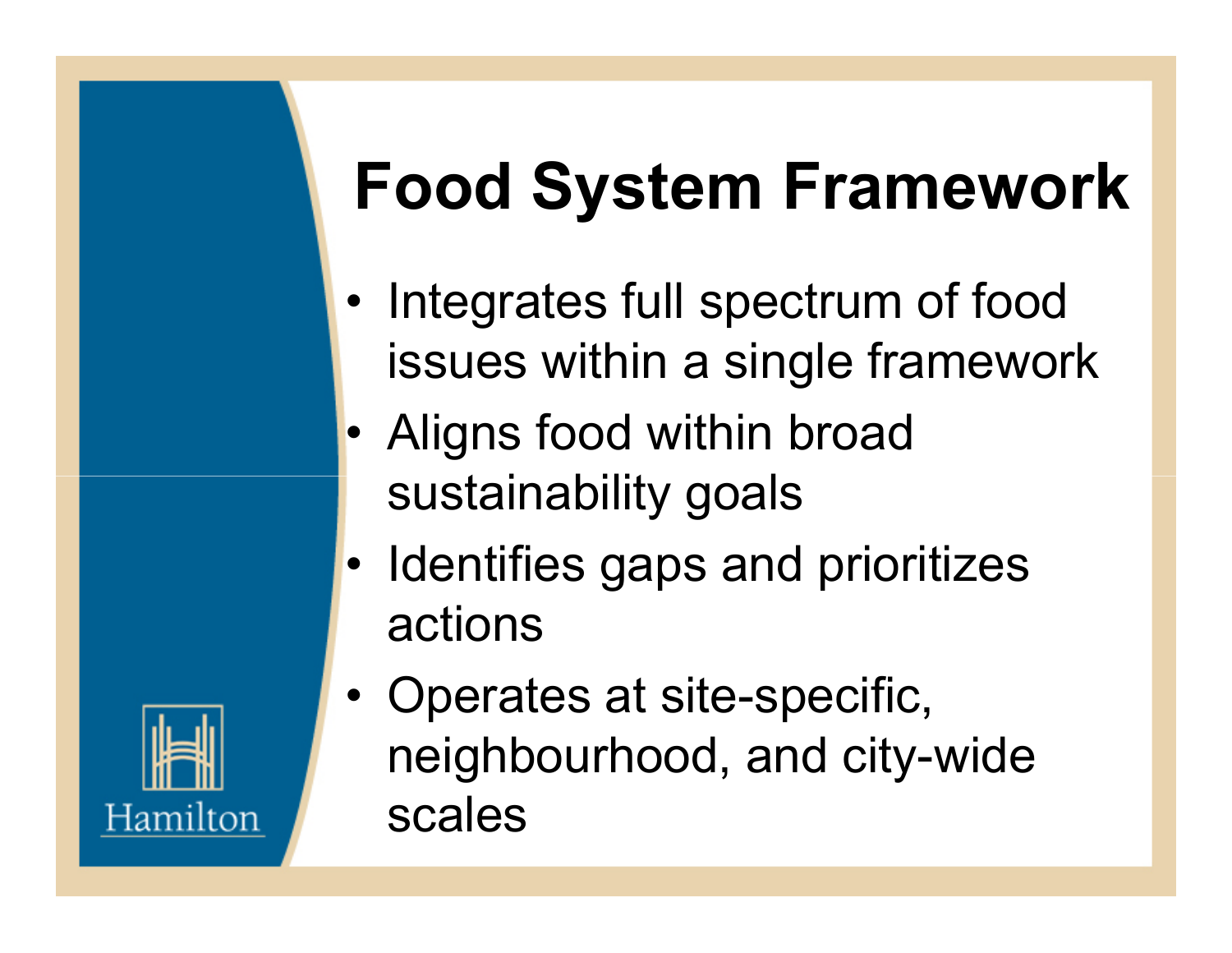# **What is the City doing now?**

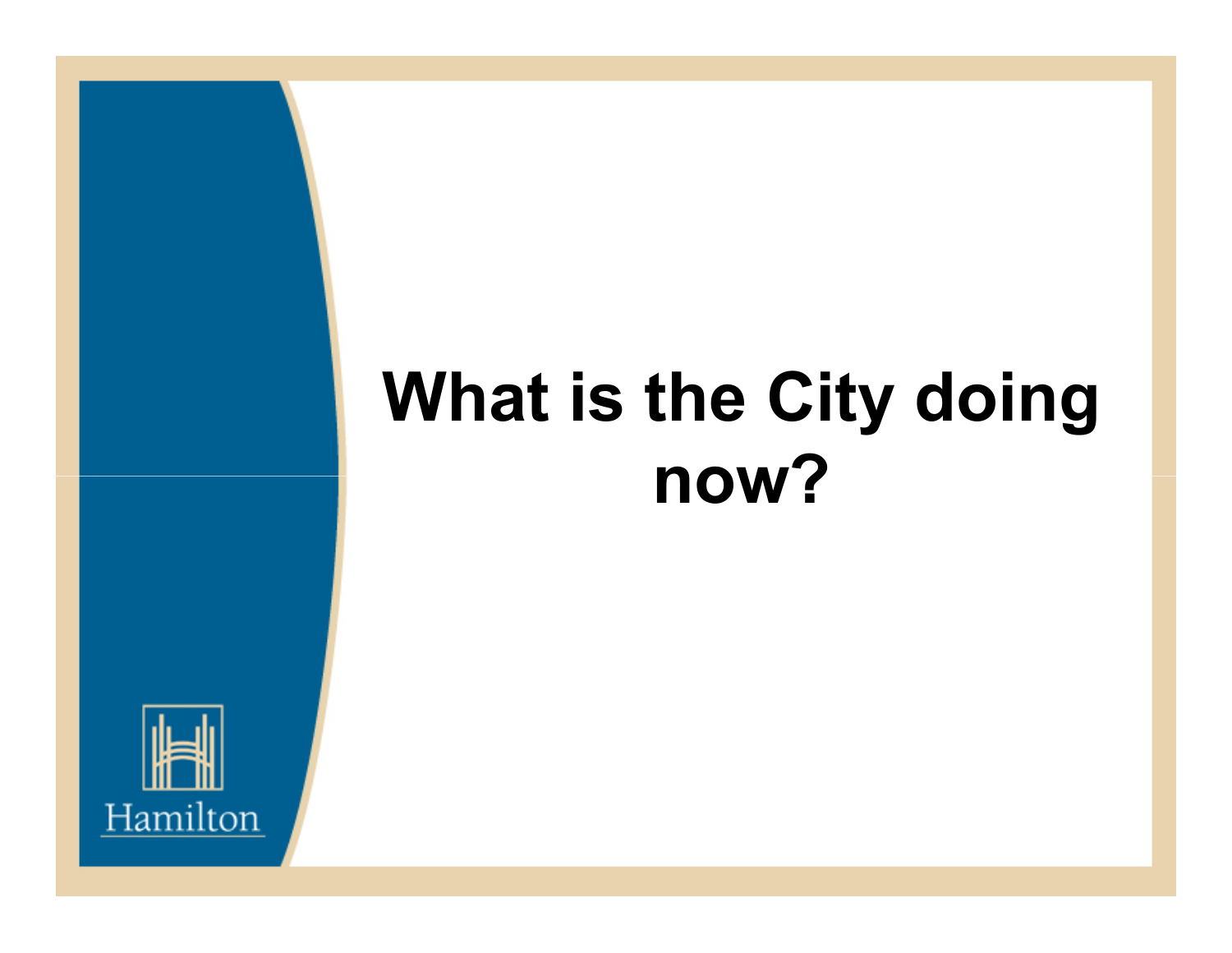### **Themes**

- •Resources given to all aspects of the food system
- Innovative work being done
- •\$1.6 million toward food actions
- All city departments engage in food related work



• Increased collaboration between departments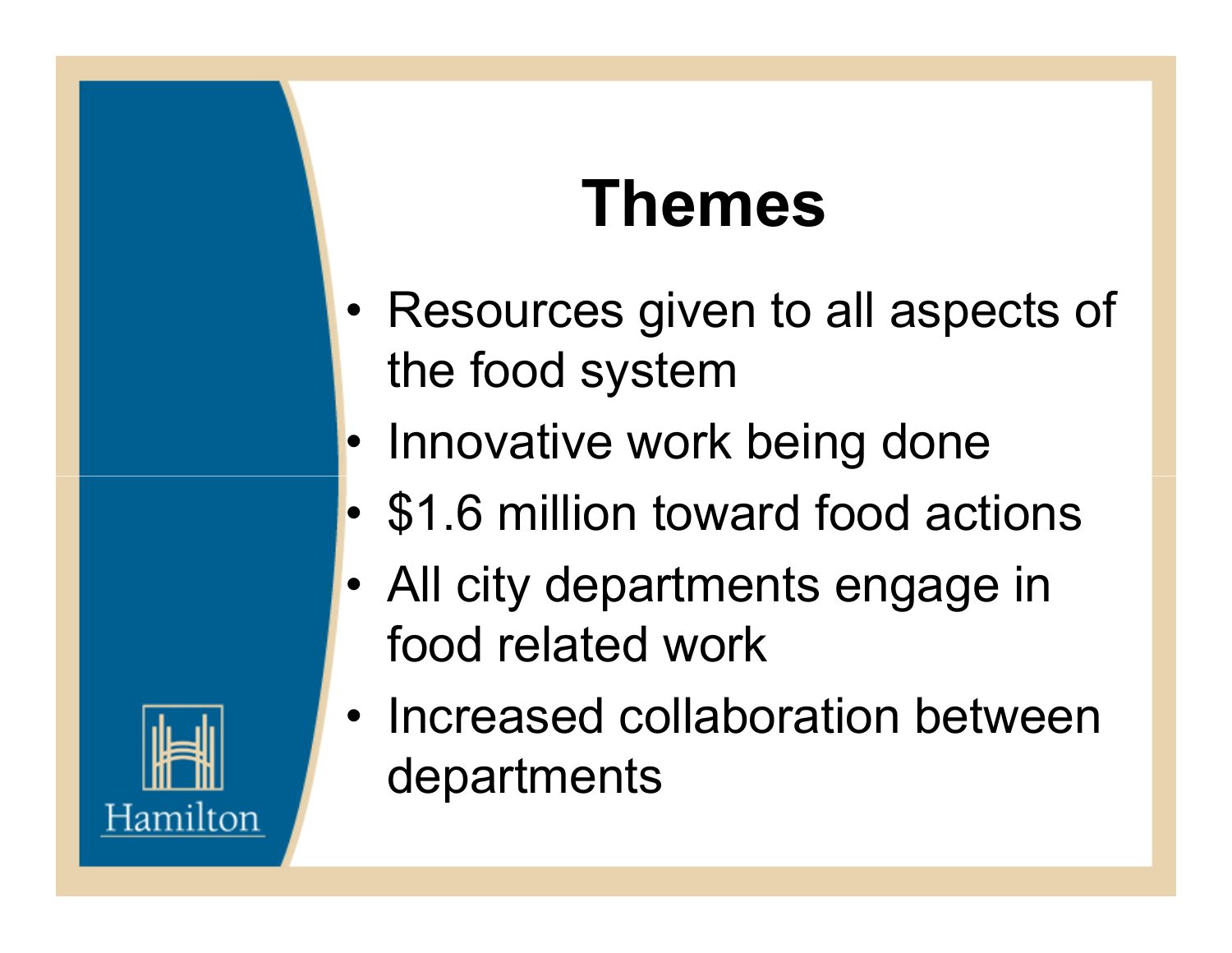### **Themes**

- •Significant City resources toward
	- – "one-off" food programs not supported by evidence or effective
	- – funding is mainly one-time allocation
	- –unsustainable food actions

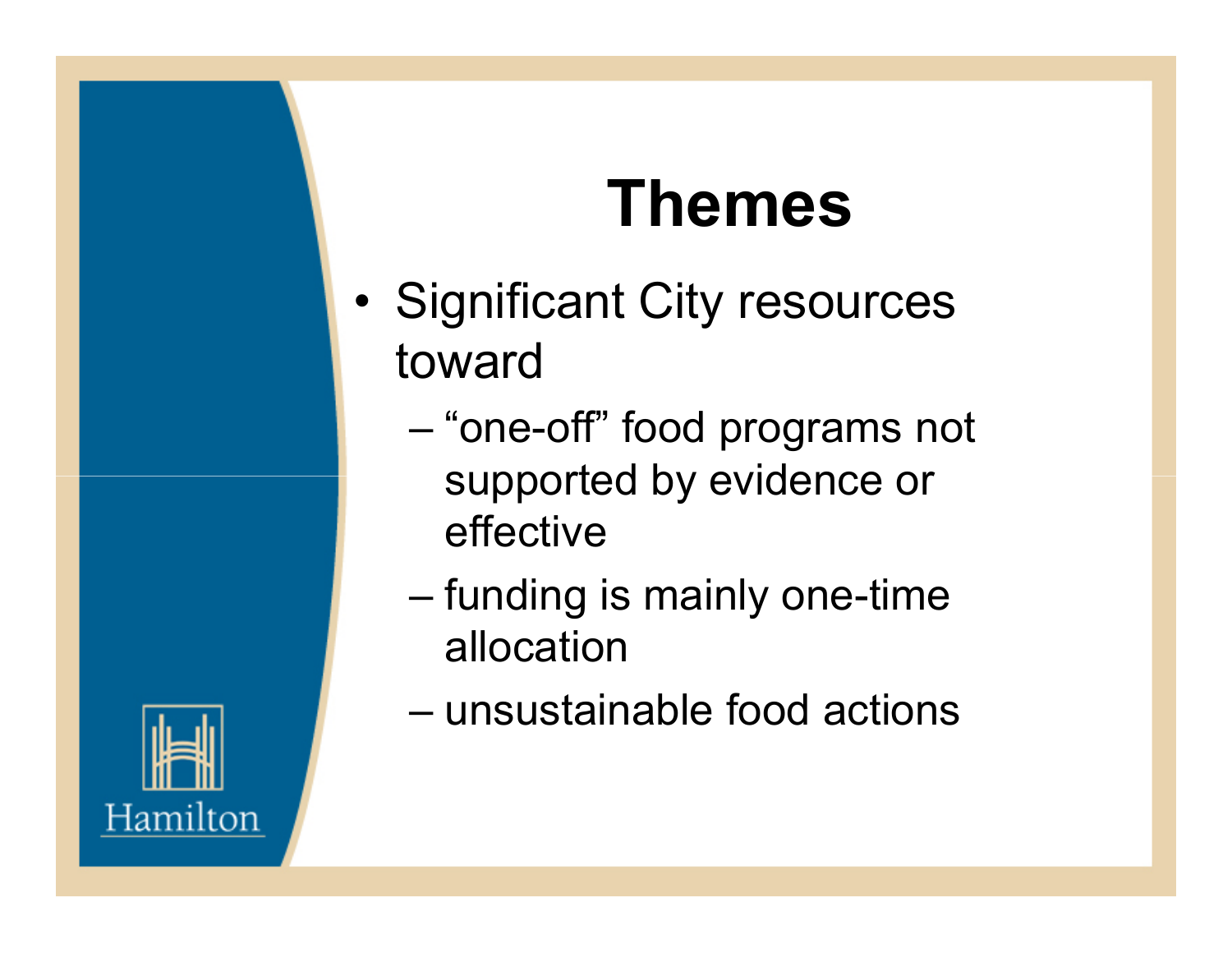## **What should we be doing?**

- • Shift toward actions that
	- –foster capacity building, building upon assets
	- –keep economic benefits within the city
- Examples: community food centres, urban agriculture, social enterprise

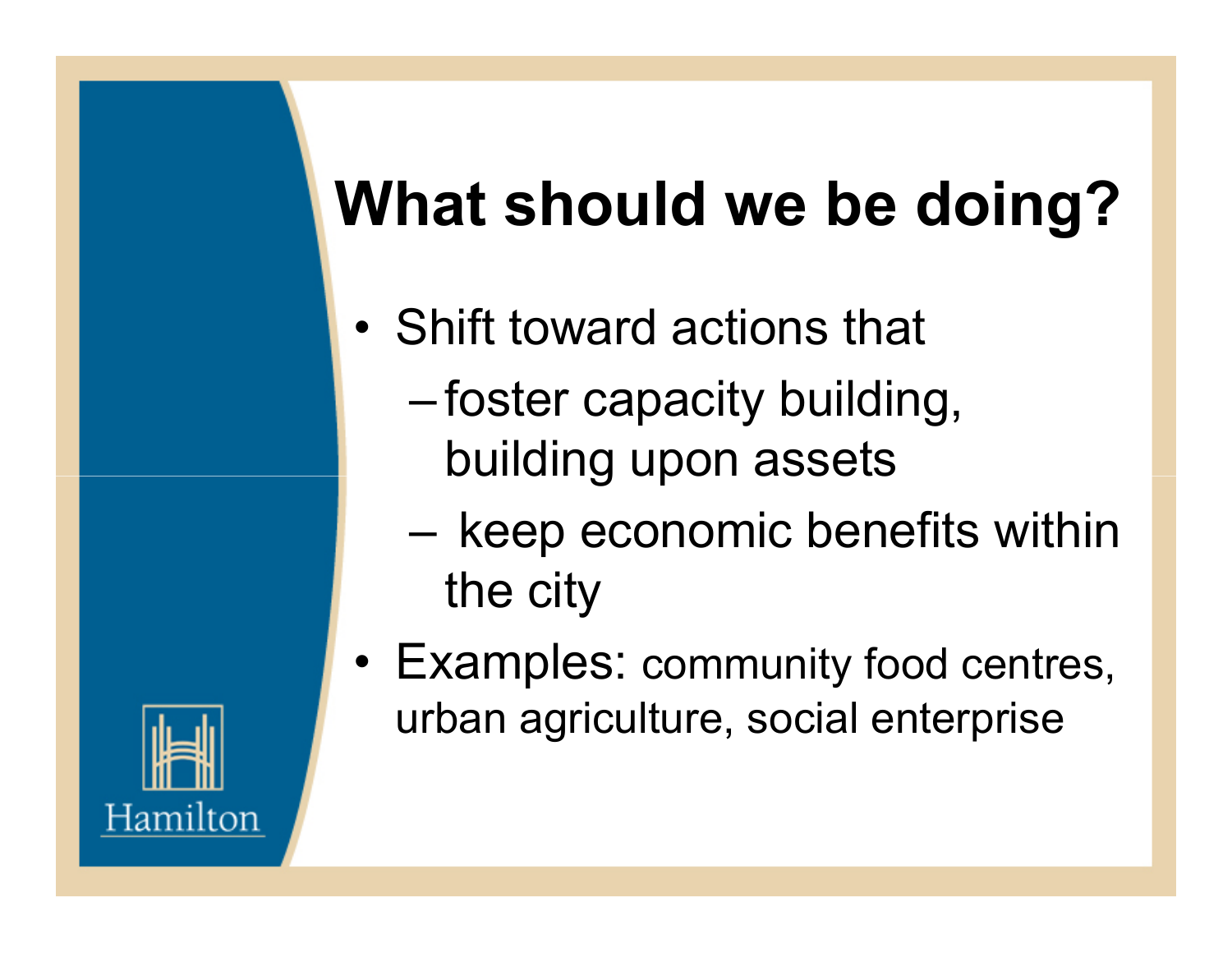### **Community Food Centres**







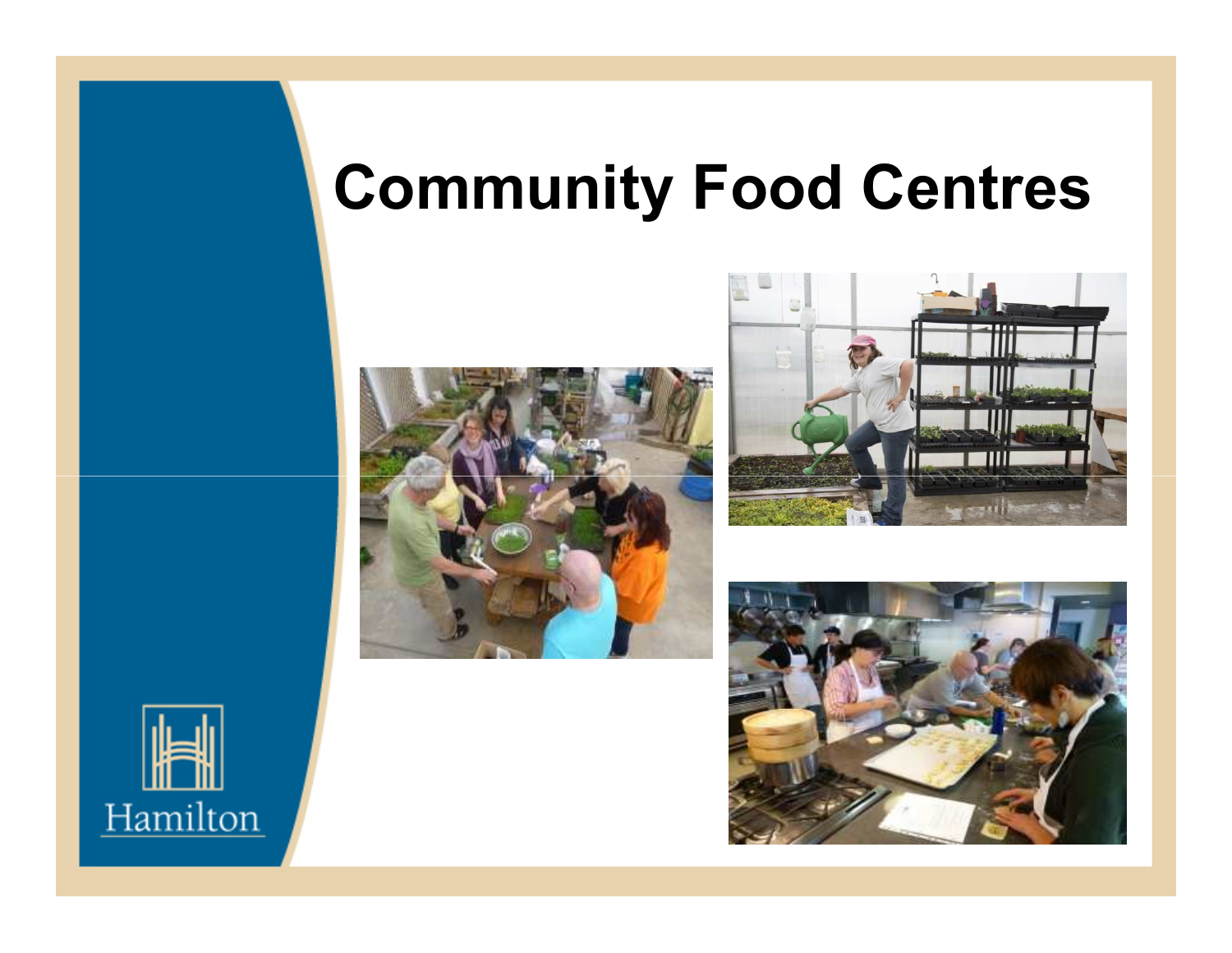# **A food strategy for the future: The next 10 years**

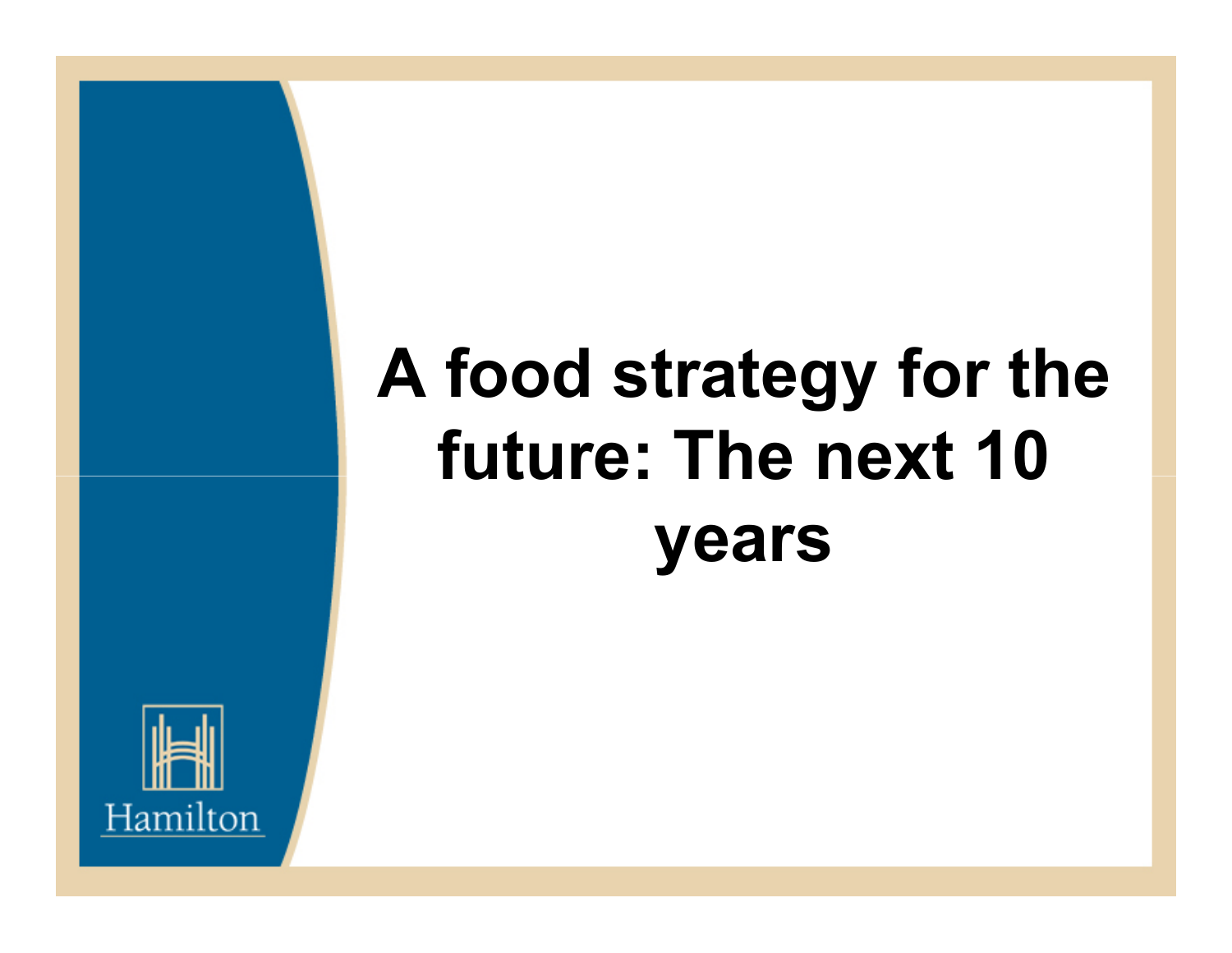## **Vision**

A city with a sustainable food system where all people at all times have economic and physical access to enough safe, nutritious food to meet their dietary needs and food preferences

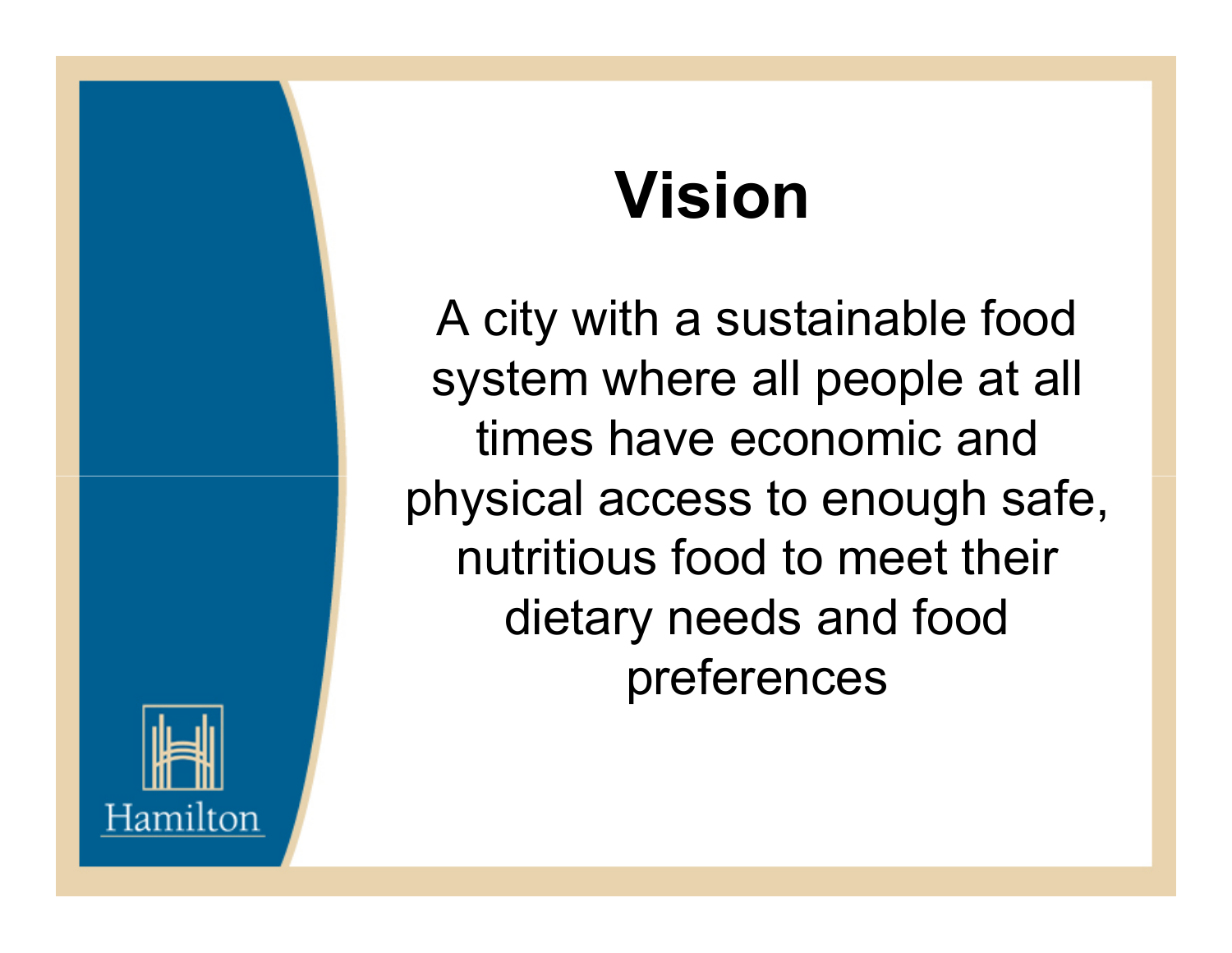# **Food System Principles**

#### • **Healthy**

–enables the overall health and wellbeing of Hamiltonians

#### • **Sustainable**

–preserves and protects rural and urban agriculture

#### • **Just**

–all residents can access healthy food, supports a living wage

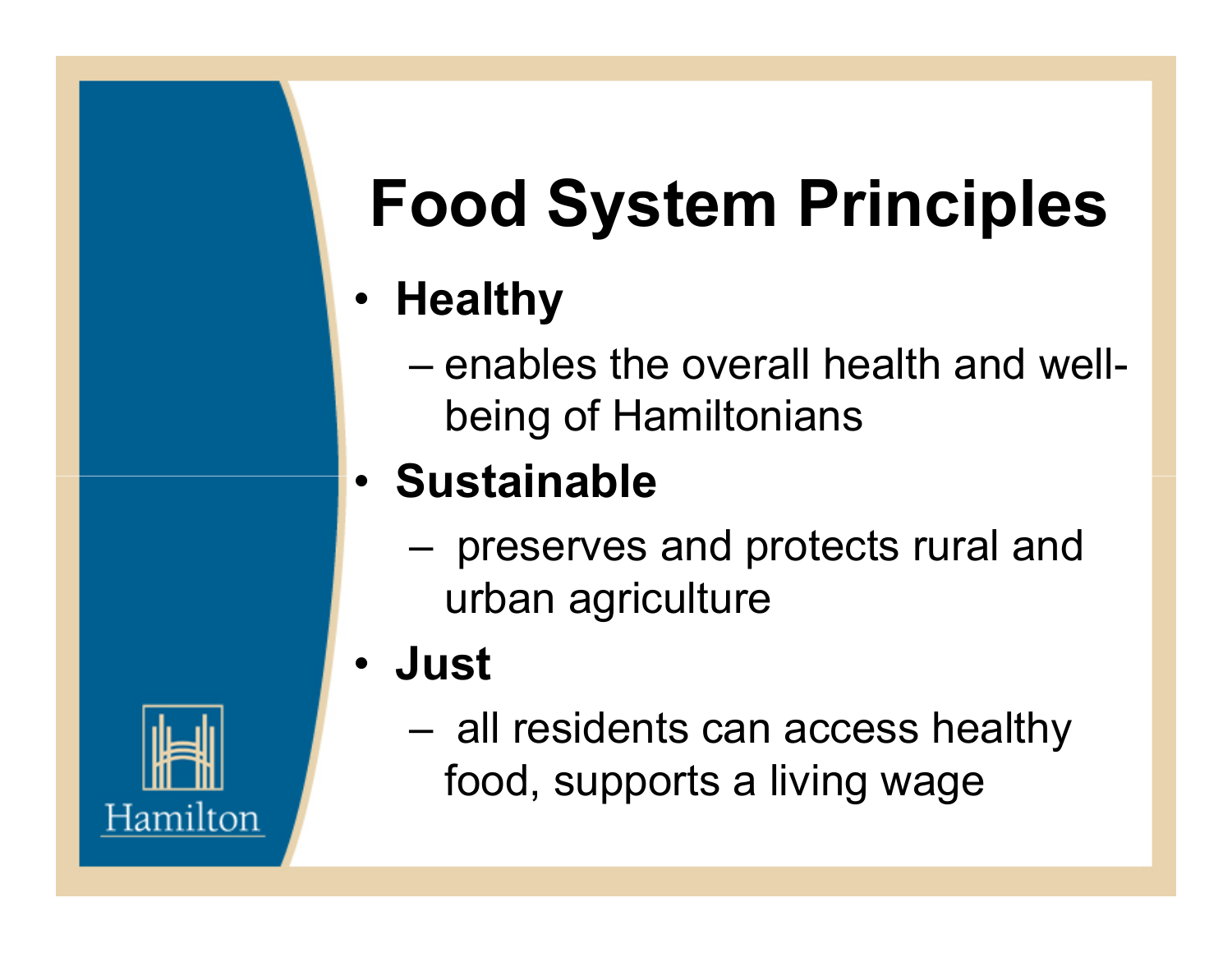